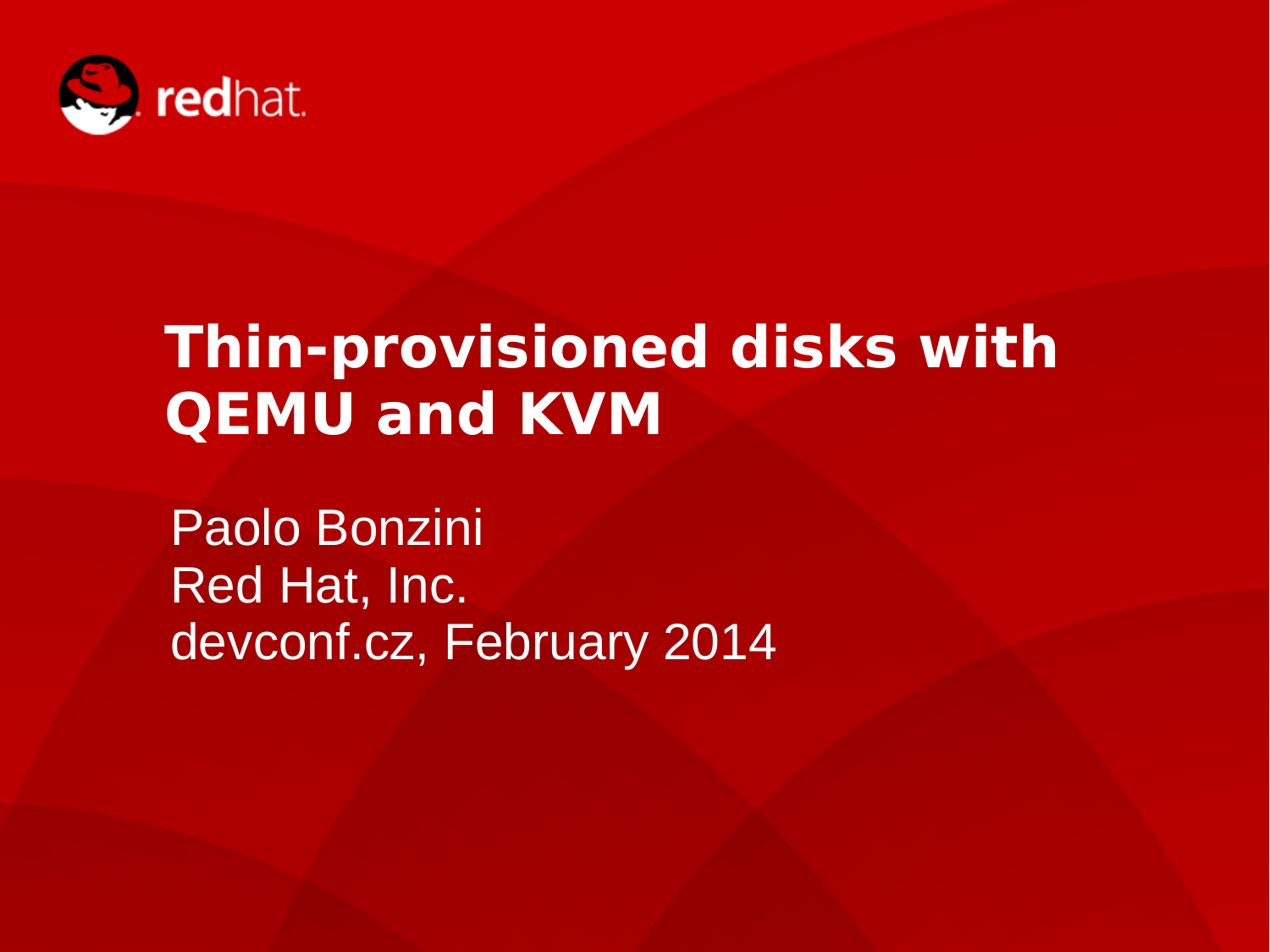## **QEMU vs. KVM**

- QEMU is where the cool stuff happens
	- Fast paravirtualized hardware (virtio)
	- Virtual machine lifecycle (including migration)
	- Storage stack
- kvm.ko lets you use QEMU for virtualization
	- Narrow-scoped, mature code
	- Also cool :)
- This talk will be about QEMU

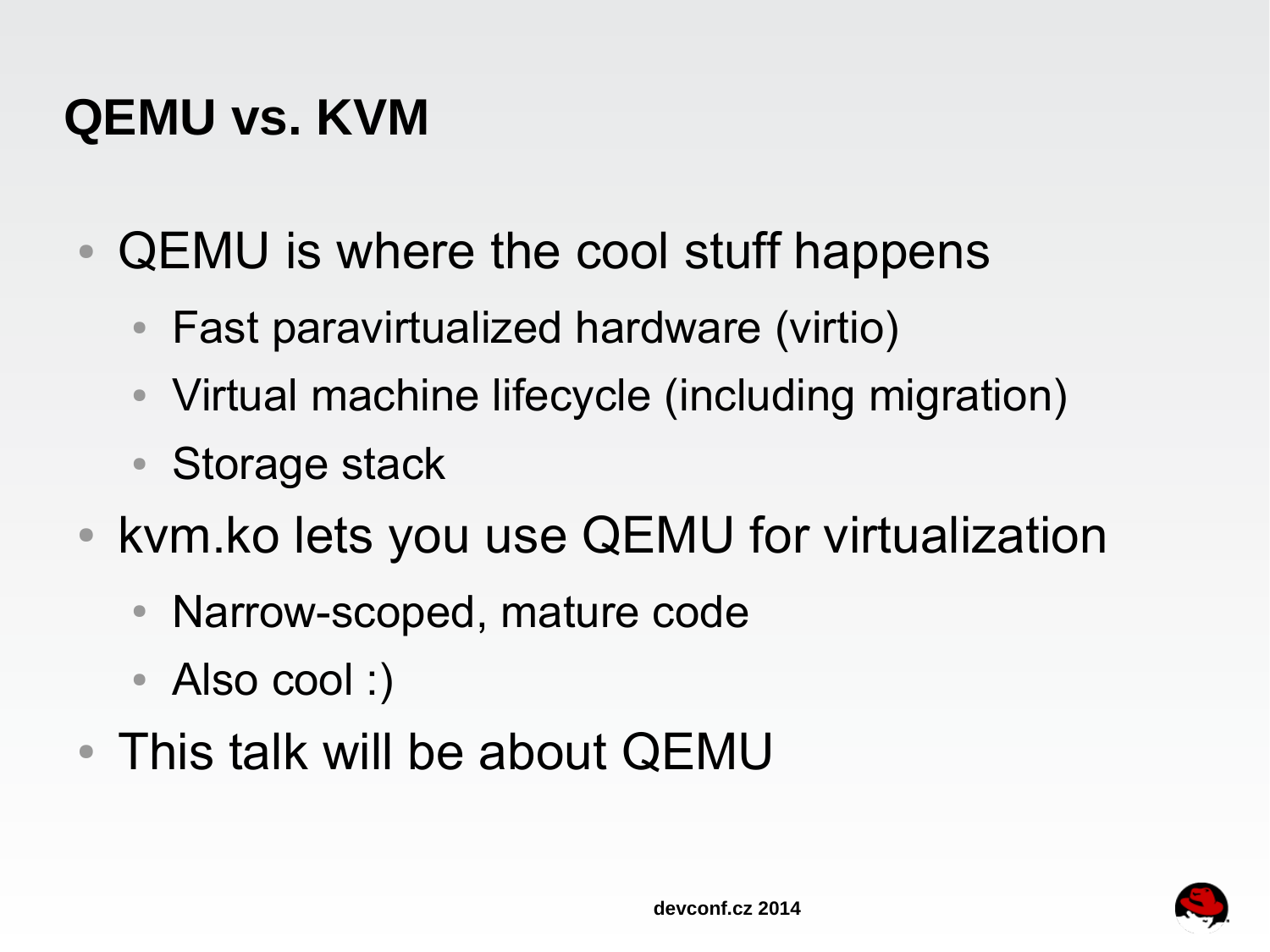## **Outline**

- Thin provisioning concepts
- What was there
- Requirements
- Designing a thin-provisioning API
- Future work

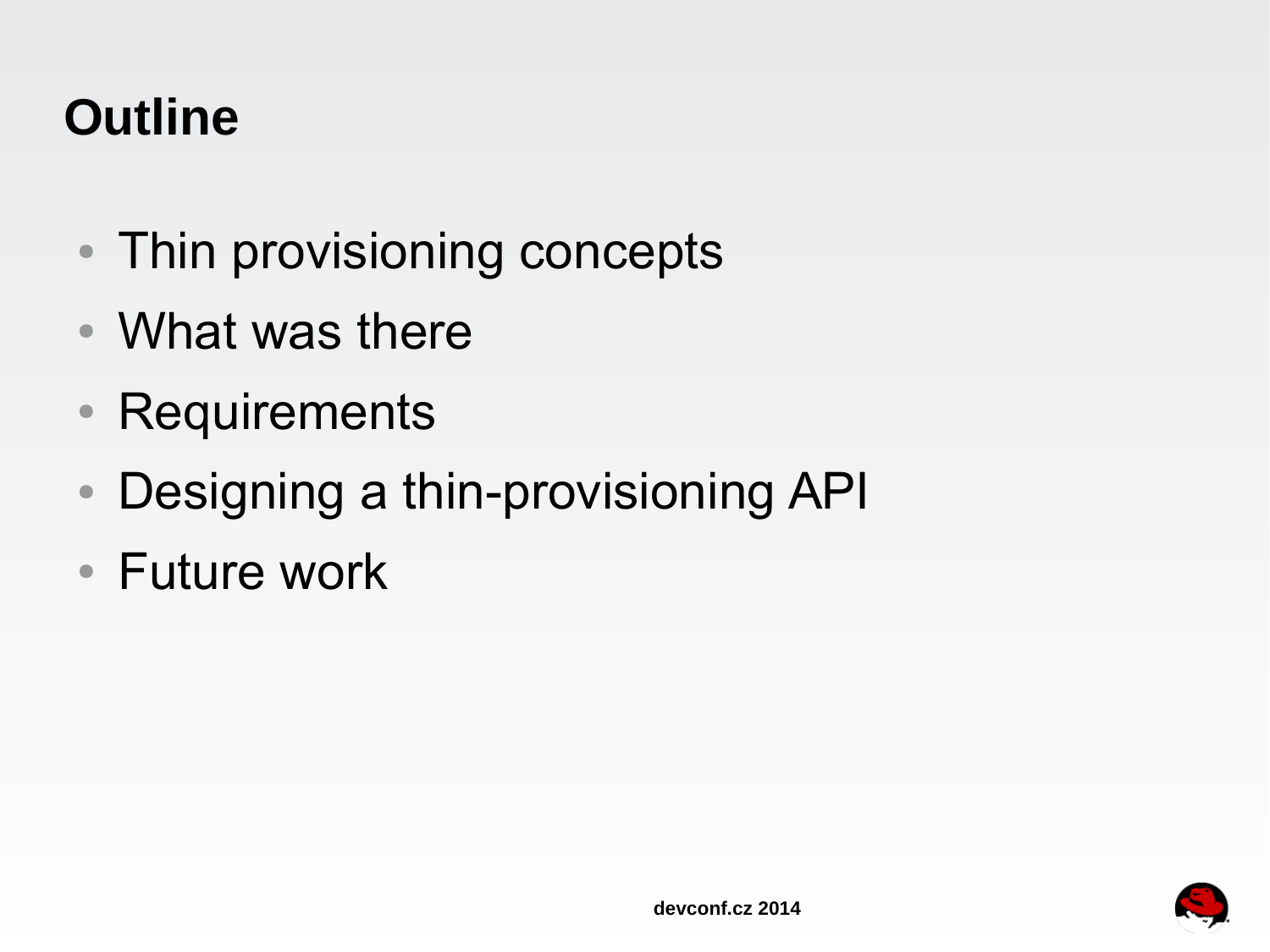## **Thin provisioning concepts**

- A disk is made of many blocks
- The user tells the disks how it's using them
- The disk can be used more efficiently
	- Speed and durability gains for SSDs
	- Oversubscription of networked storage
	- Efficient maintenance operations
- Better name (from SCSI standard): "Logical block provisioning"

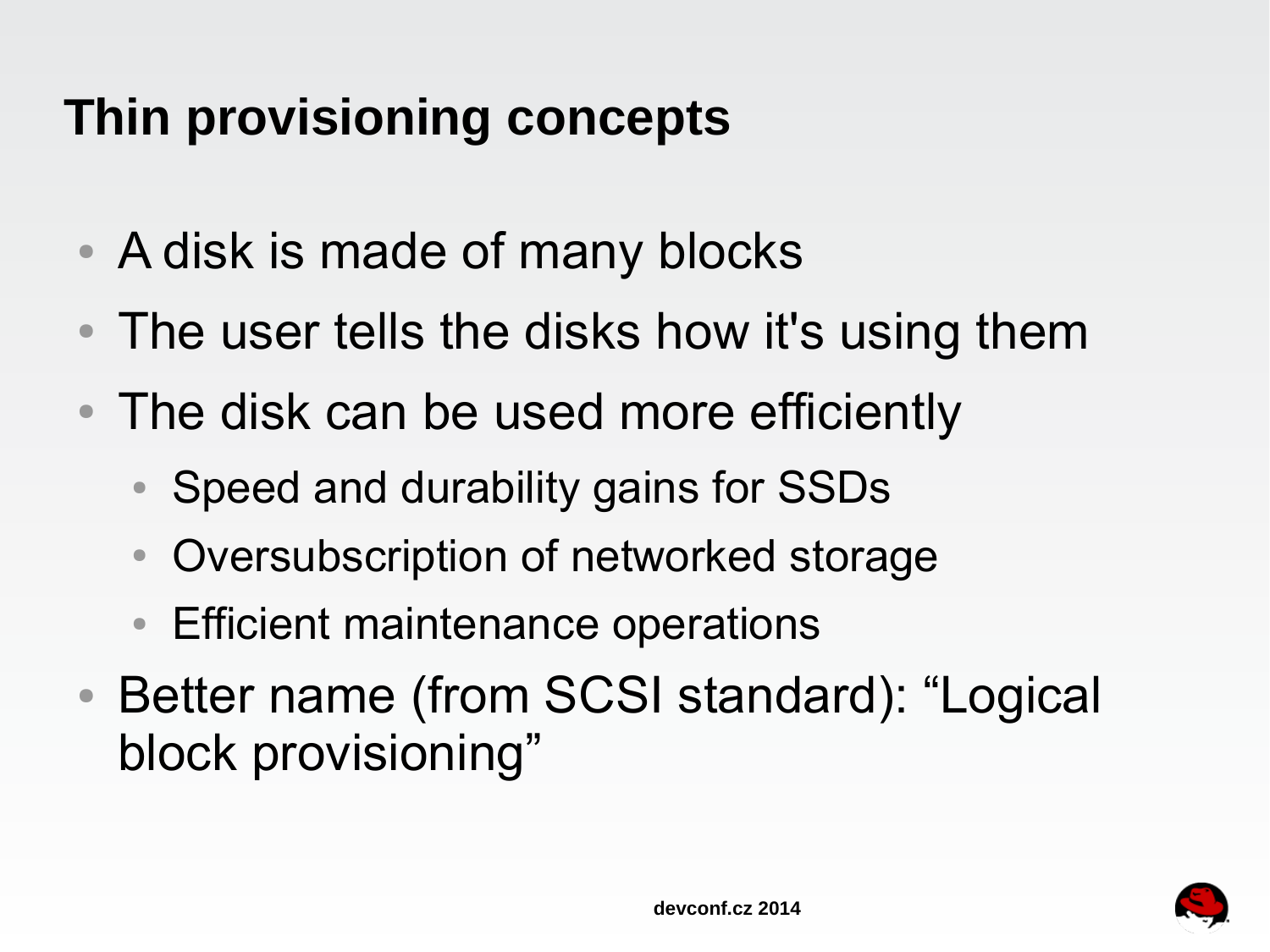## **Thin provisioning and virtualization**

- The advantages extend to virtualization
	- Can be applied to any storage backend
	- "Software-defined storage" before it became cool
- The user is the guest administrator
	- Only pay for actually used space
	- Guest disks can be overprovisioned
- Host admin saves disk space

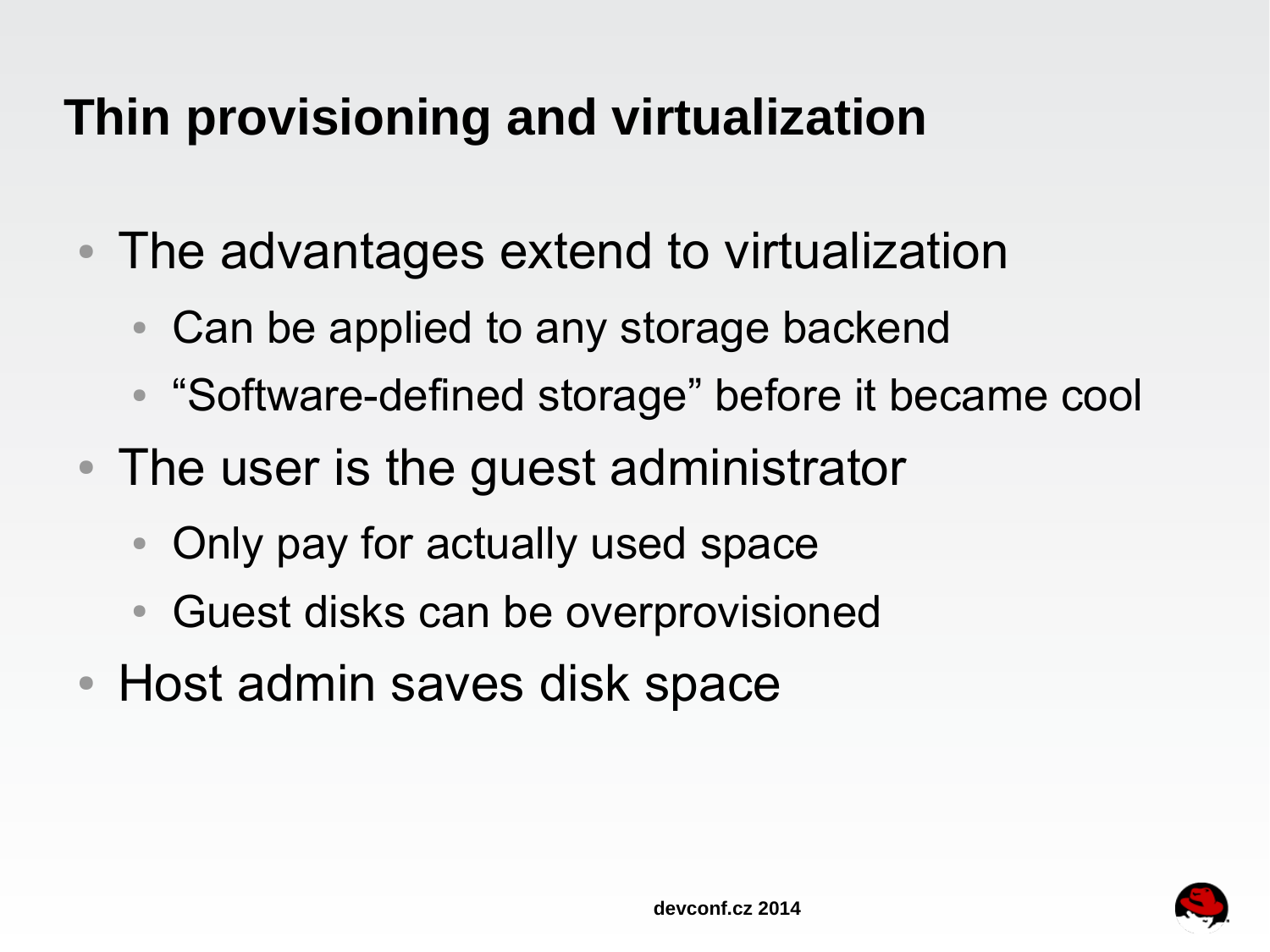### **Multiple storage layers**





**devconf.cz 2014**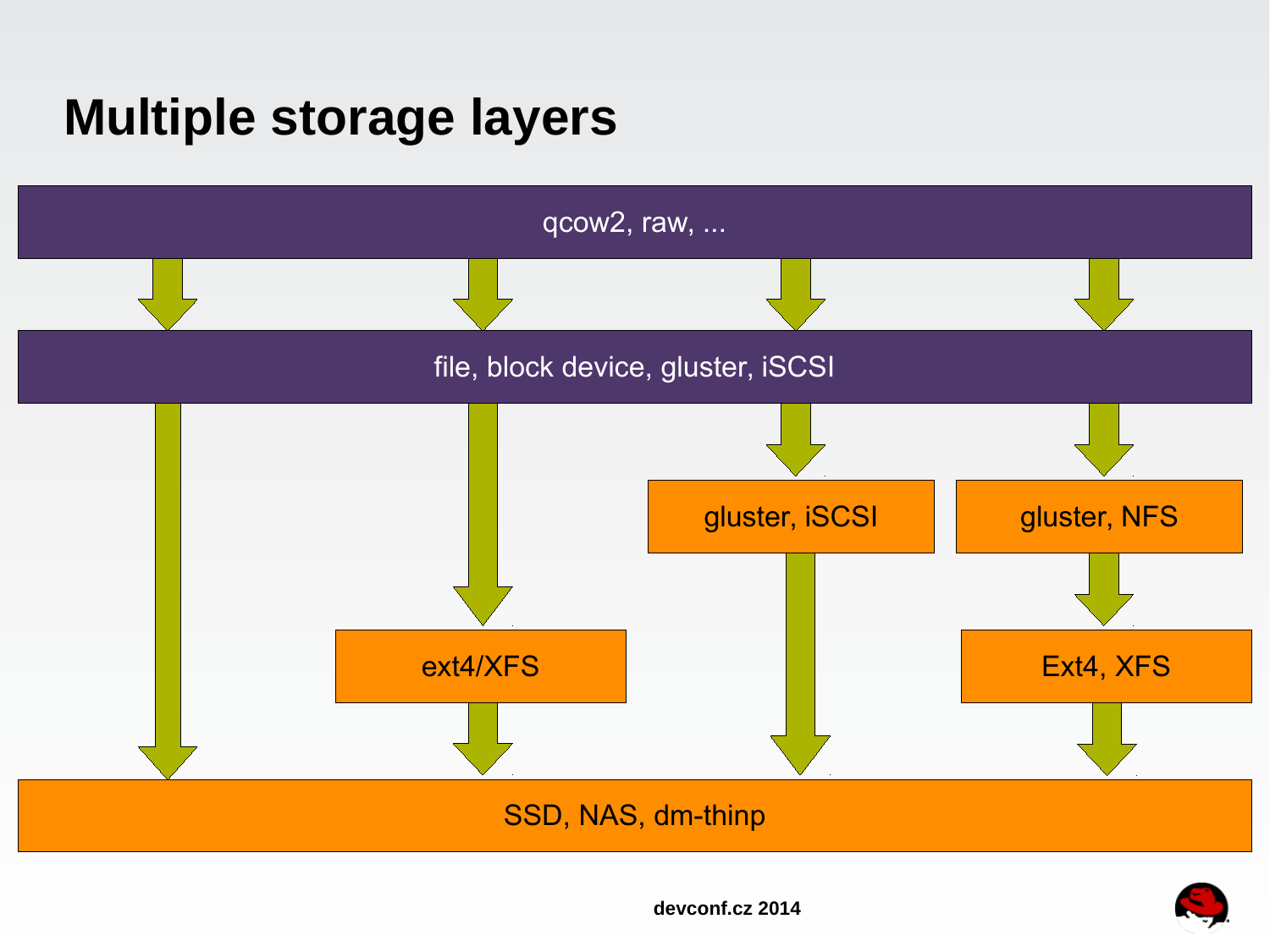#### **What was there**

- Lazy allocation of blocks
- Differential disks (copy-on-write)
- High-level watermark: management can query the highest sector in use
- QEMU-specific formats: qcow, qcow2
- Foreign formats: cow, vdi, vmdk, vpc, vhdx, ...

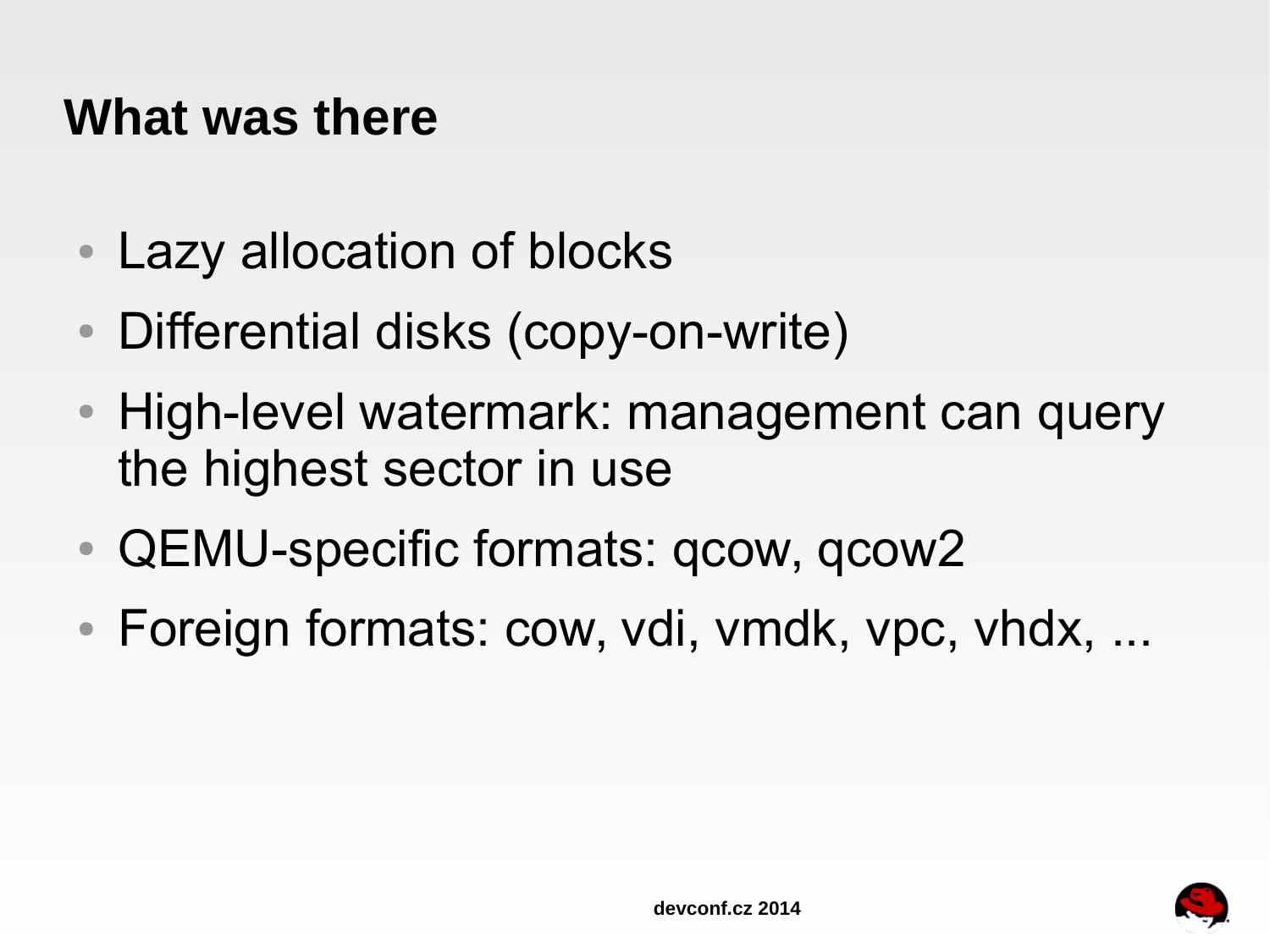#### **What was missing**

- Could not reclaim space at the host level
	- Blocks will never be discarded once written
- No support for "raw" block devices or files
	- Mandatory performance cost from additional layers
	- Cannot unify management for physical and virtual machines

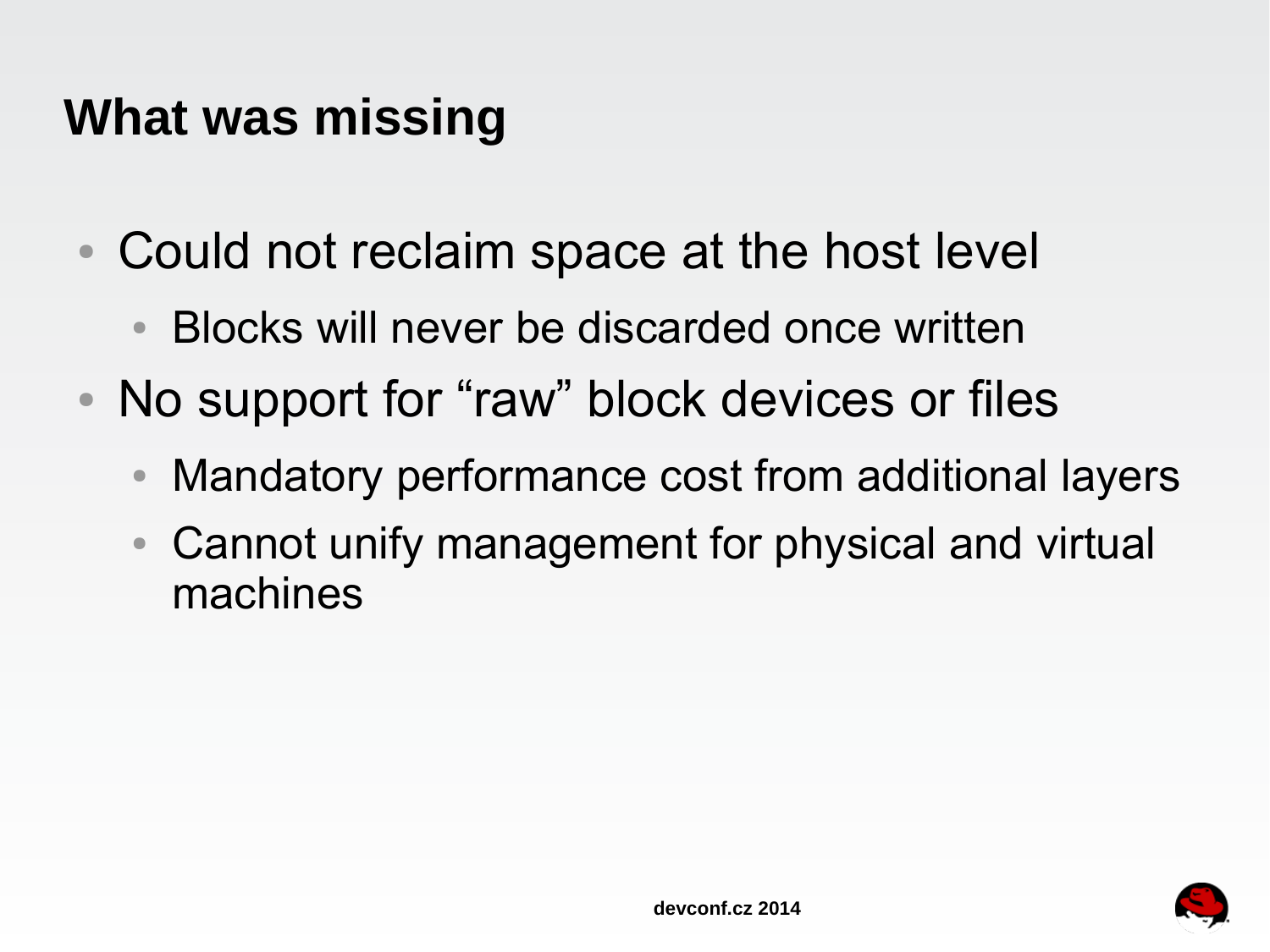## **Objectives (host)**

- Support a wide range of backends
- Maintenance operations should be faster thanks to hints from the guest
- Maintenance operations should have access to all the capabilities of the backend

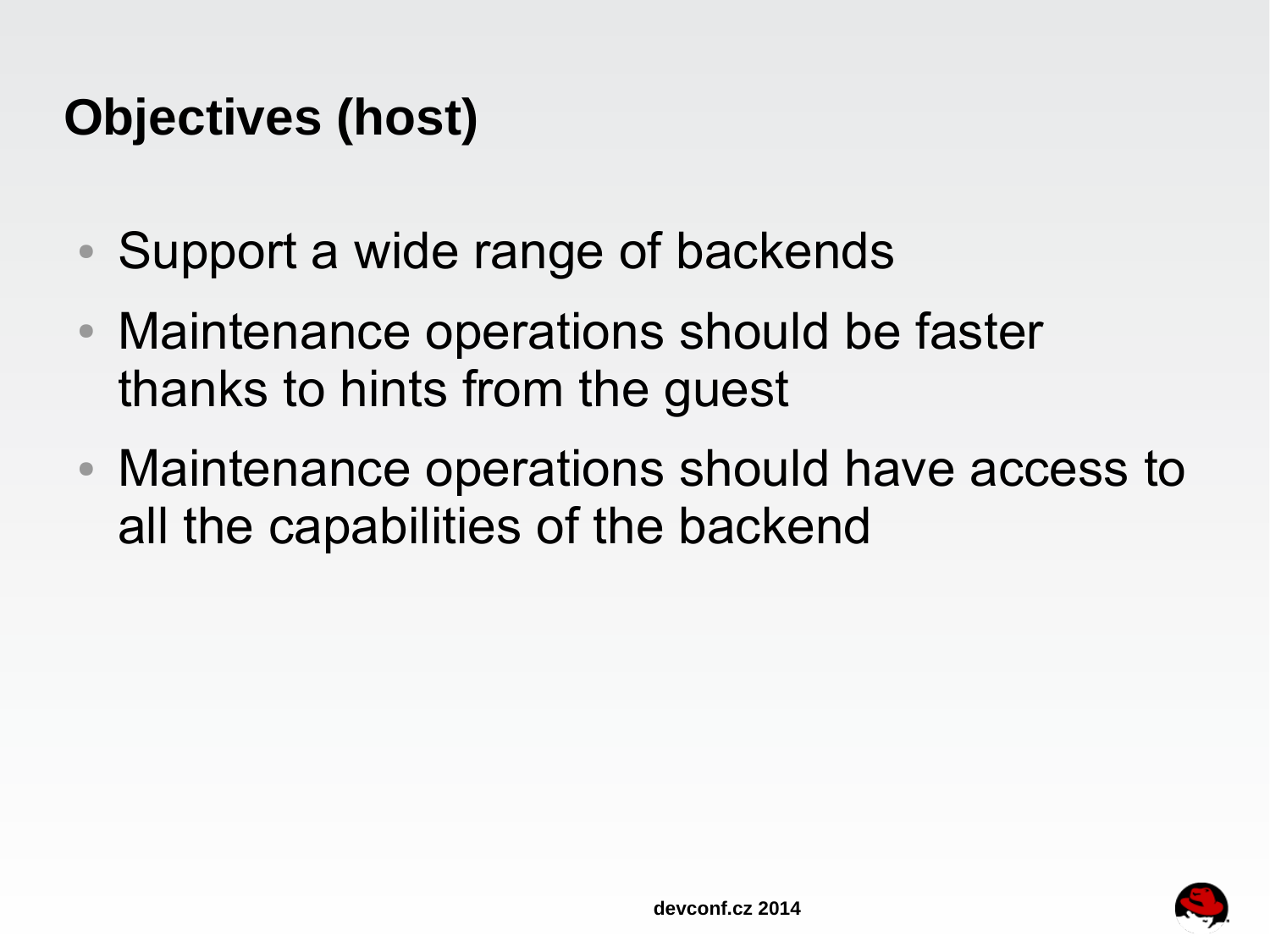## **Example: maintenance operations (1)**

- Raw block devices may be nonzero when they are assigned to a VM
- Expensive scrubbing required when a virtual disk is created
	- BLKZEROOUT can offload this to the storage
	- The disk can optimize the operation (e.g. won't scrub all the way down to the platters)

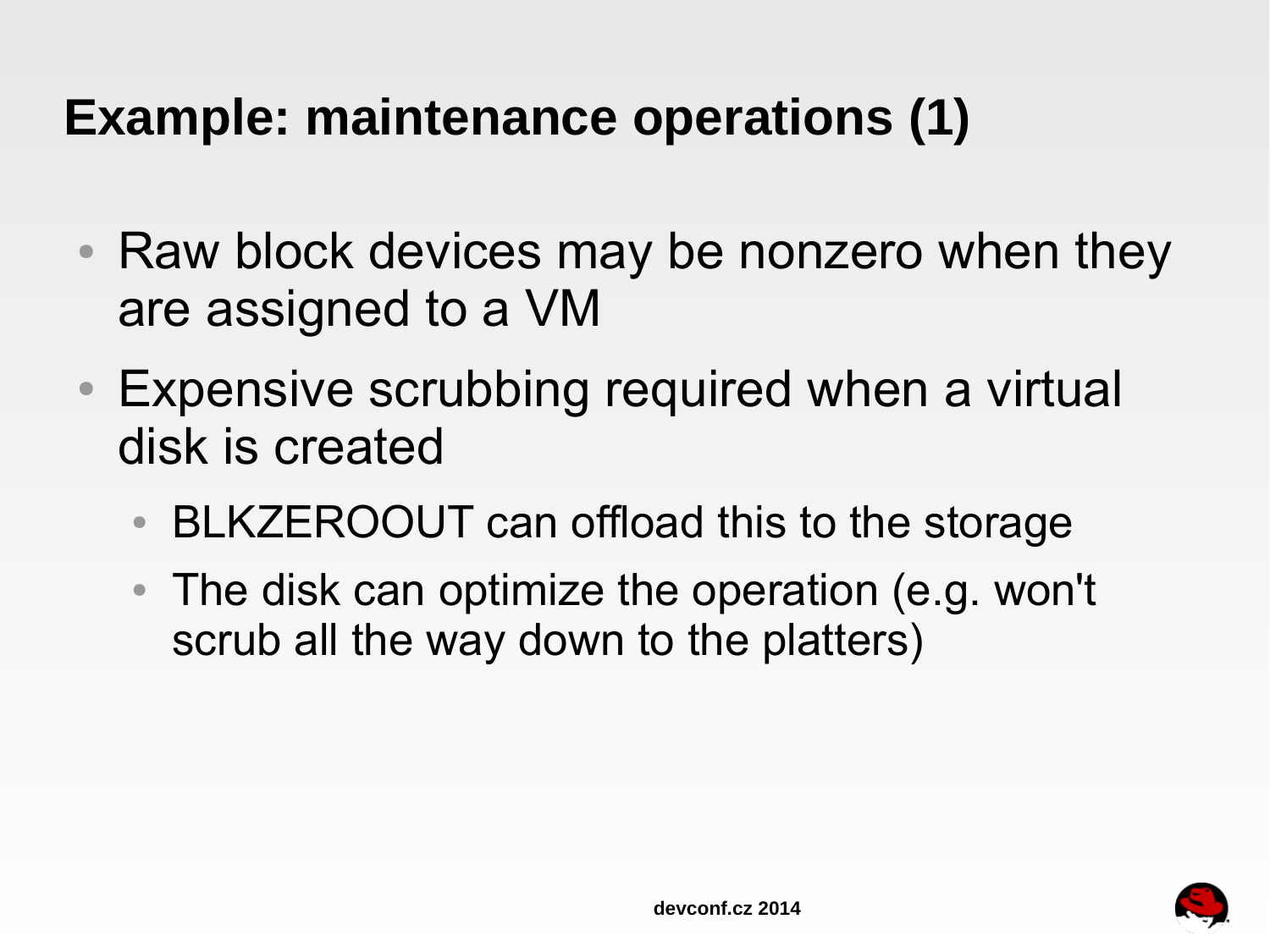## **Example: maintenance operations (2)**

• Data copied from backing file for faster access





**devconf.cz 2014**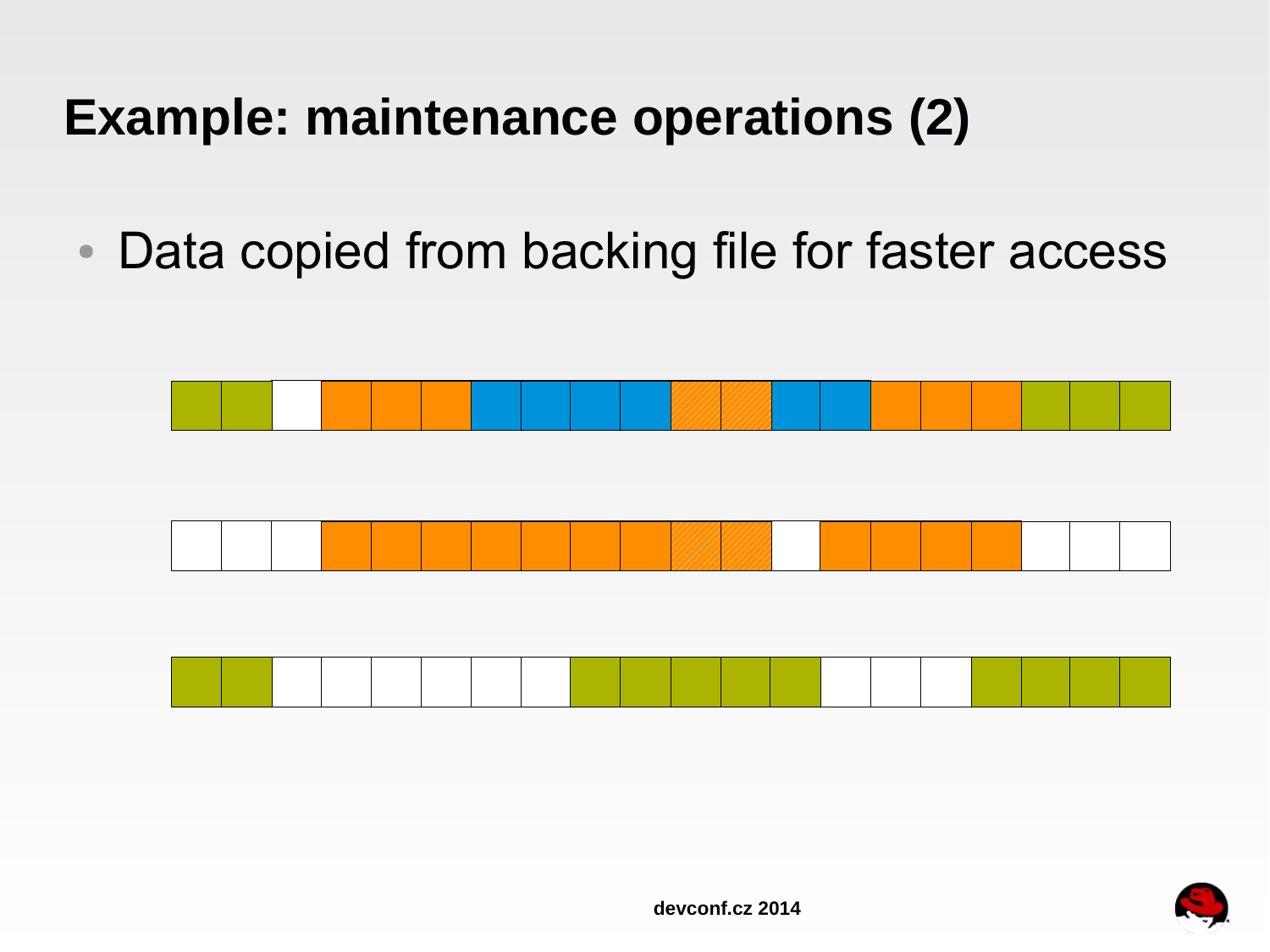## **Objectives (guest)**

- virtio-blk support not required
	- Use SCSI commands with virtio-scsi
	- Accurate implementation of SCSI commands
- Changing the host backend should not modify the guest hardware
- Guests should have access to most capabilities of the backend

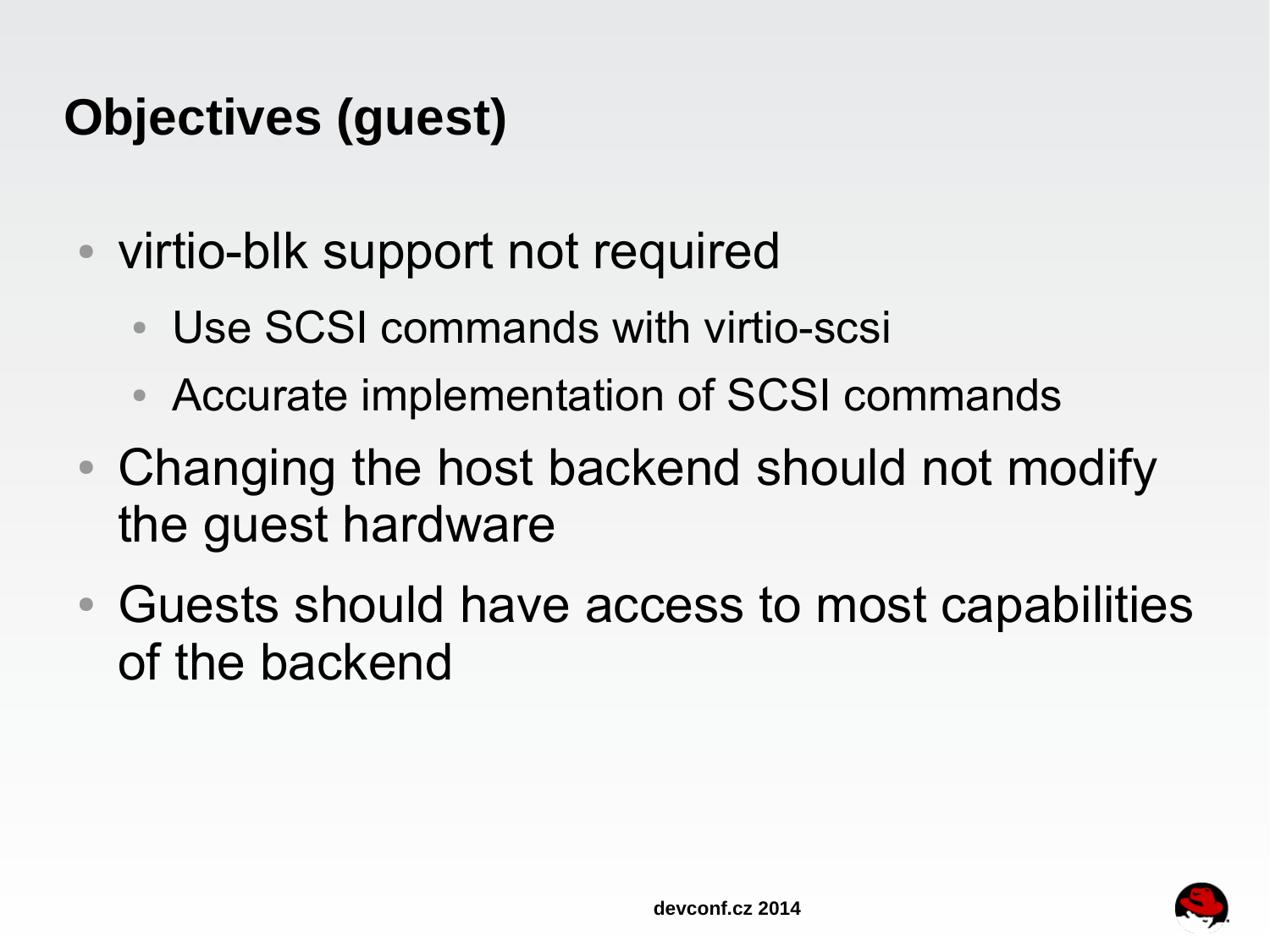## **SCSI logical block provisioning**

- Three types of disks
	- **Fully-provisioned**
	- Thin-provisioned
	- Resource-provisioned
- Three types of blocks
	- **Deallocated**
	- Anchored
	- Mapped

 Logical block management enabled

**Condisk space** allocated



Block not

in use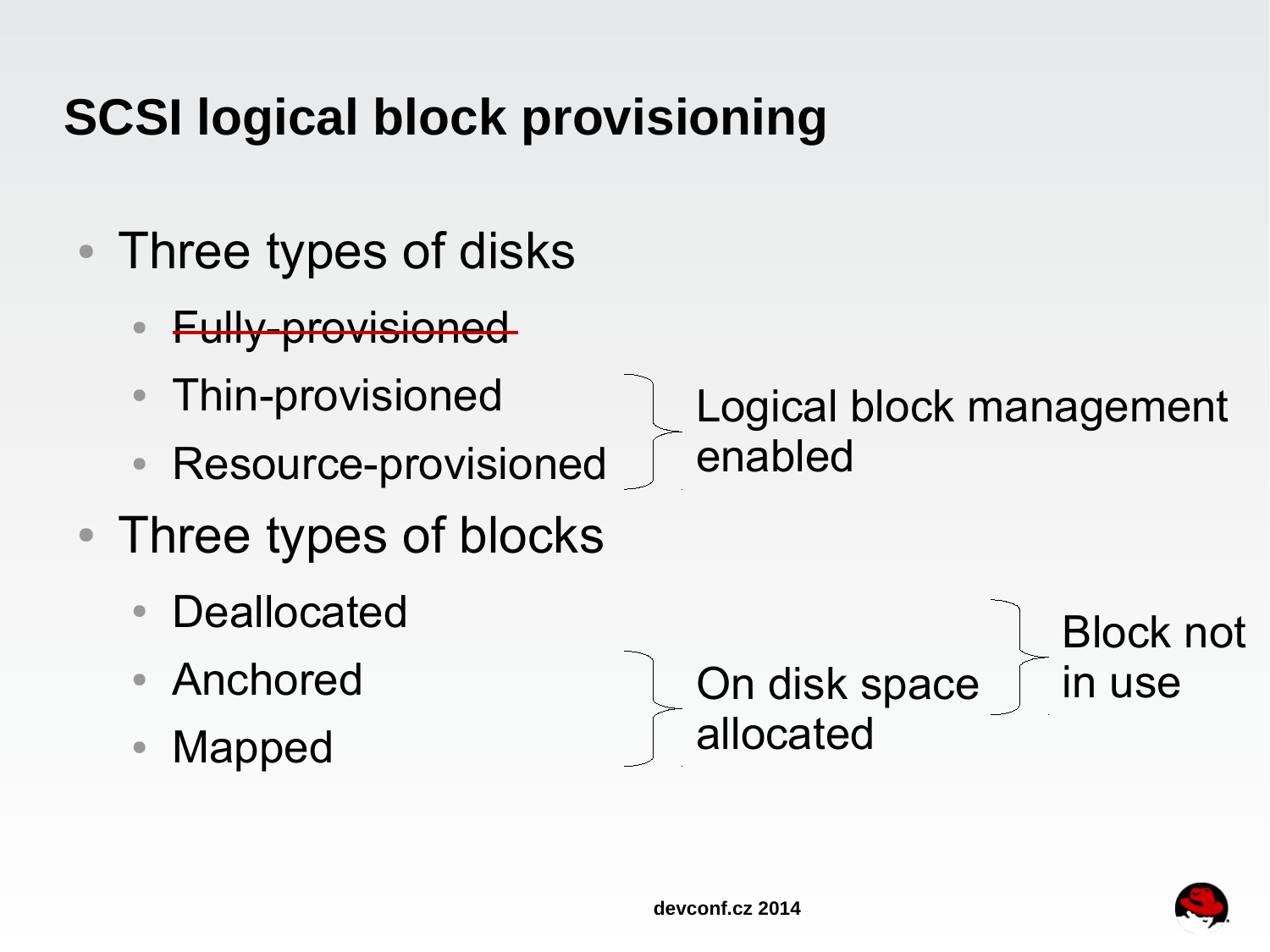## **SCSI logical block provisioning**

## VPD page 0xb2

- LBPU: UNMAP command supported
- **LBPWS/LBPWS10:** unmap with WRITE SAME
- LBPRZ: "unmapped" blocks read zero
- ANC SUP: ANCHOR supported

### UNMAP

| <b>Byte</b> |  |  |  | Bit 7 6 5 4 3 2 1 0 |
|-------------|--|--|--|---------------------|
|             |  |  |  | <b>ANCHOR</b>       |

## WRITE SAME

| Bit 7 6 5 4<br><b>Byte</b> |  |              |  | $2 \quad 1 \quad 0$ |  |
|----------------------------|--|--------------|--|---------------------|--|
|                            |  | ANCHOR UNMAP |  |                     |  |

## GET LBA STATUS

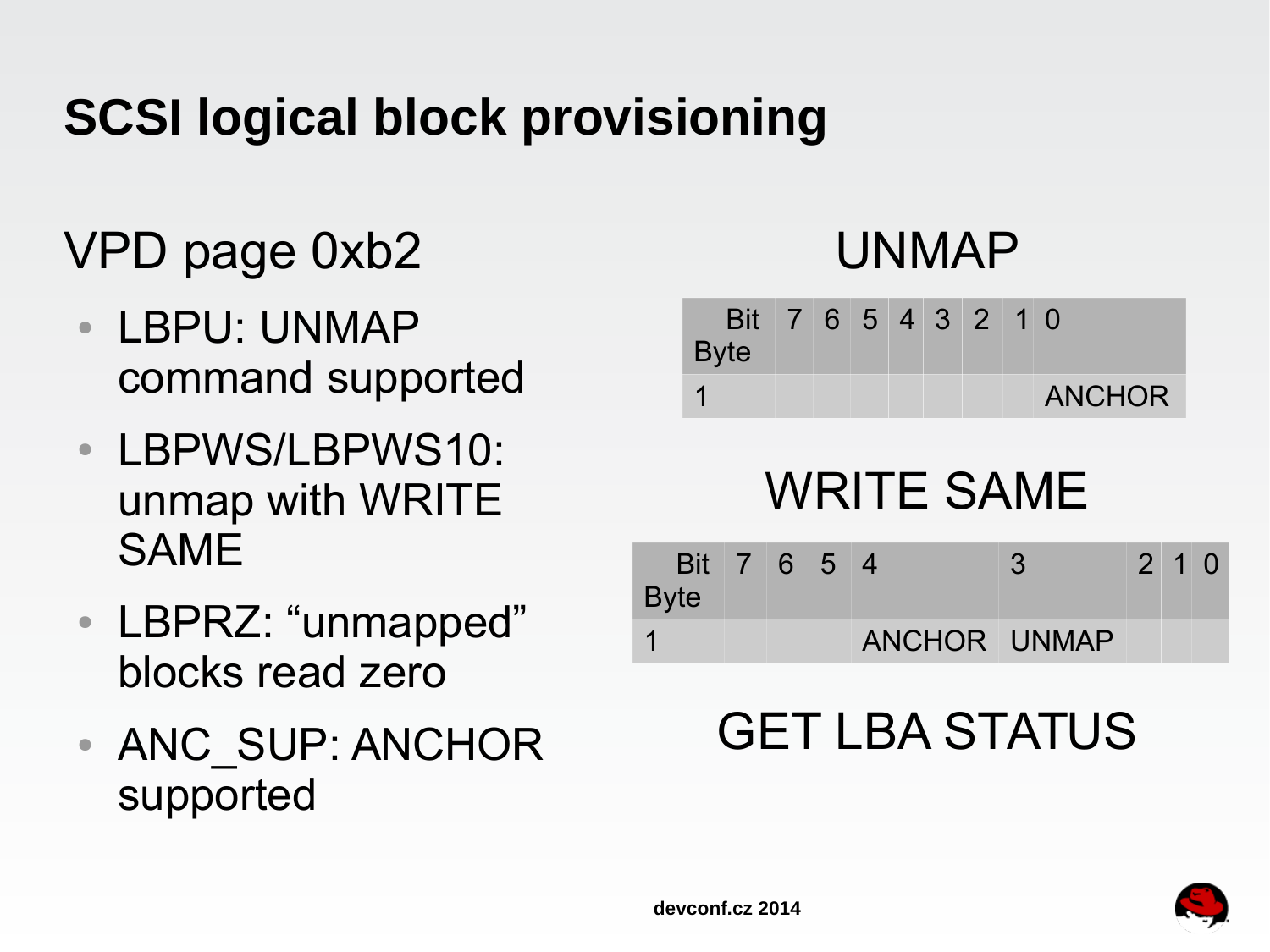## **SCSI logical block provisioning commands**

- UNMAP: unmap aligned group of sectors
	- **Granularity also available in VPD**
- WRITE SAME: write the same block to a consecutive group of sectors
	- No alignment considerations
	- Without UNMAP: just write them
	- With UNMAP: can also unmap, as long as sectors read back to the given payload

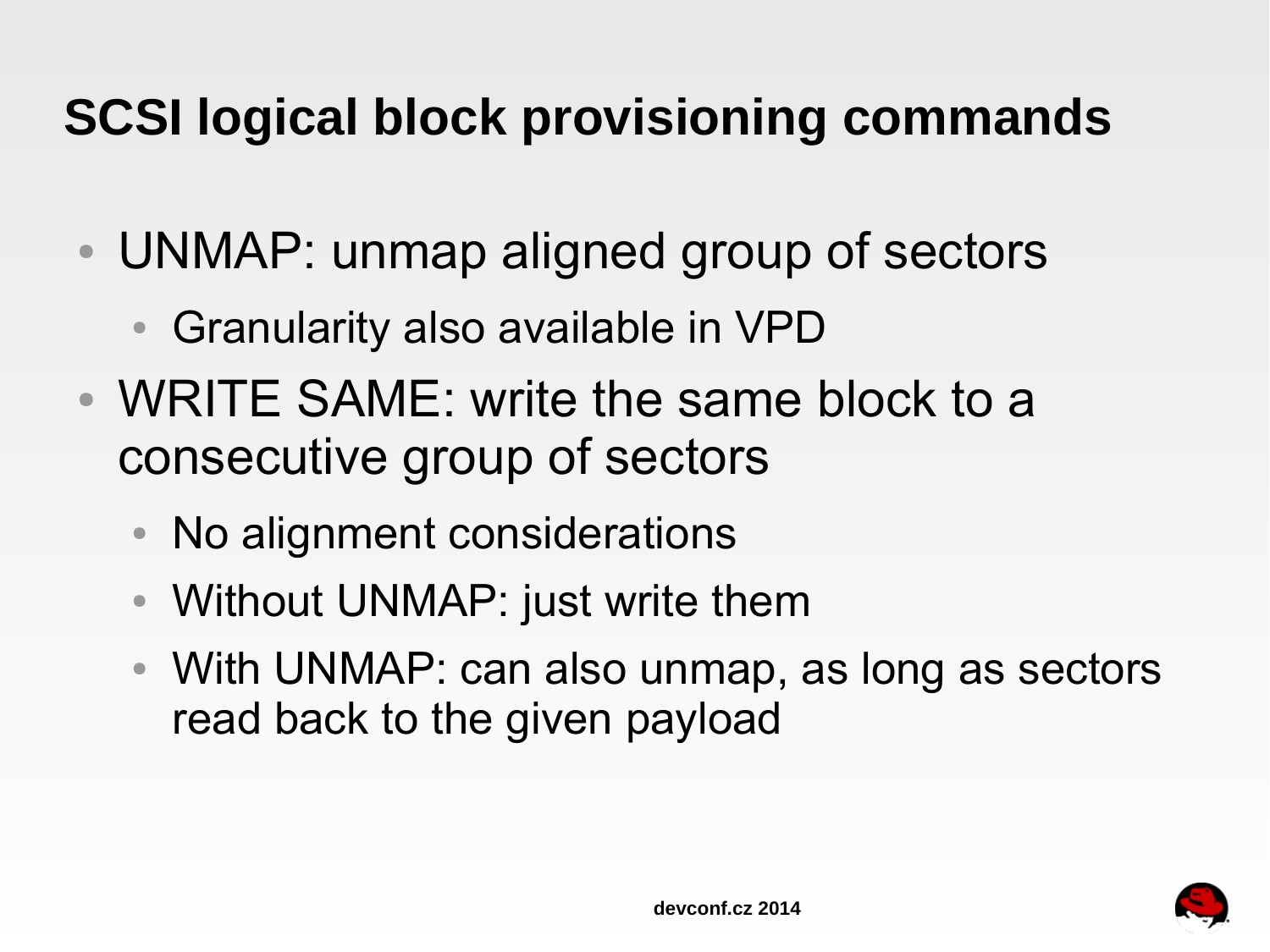## **SCSI logical block provisioning and Linux**

- Can use either UNMAP, or WRITE SAME with UNMAP bit set
	- UNMAP preferred if both available
	- Can be tweaked from sysfs
- GET LBA STATUS: not directly accessible
	- Iseek(fd, ..., SEEK HOLE/DATA) could do it
- ANCHOR: not supported
- WRITE SAME without UNMAP: only supported with zero payload (BLKZEROOUT ioctl)

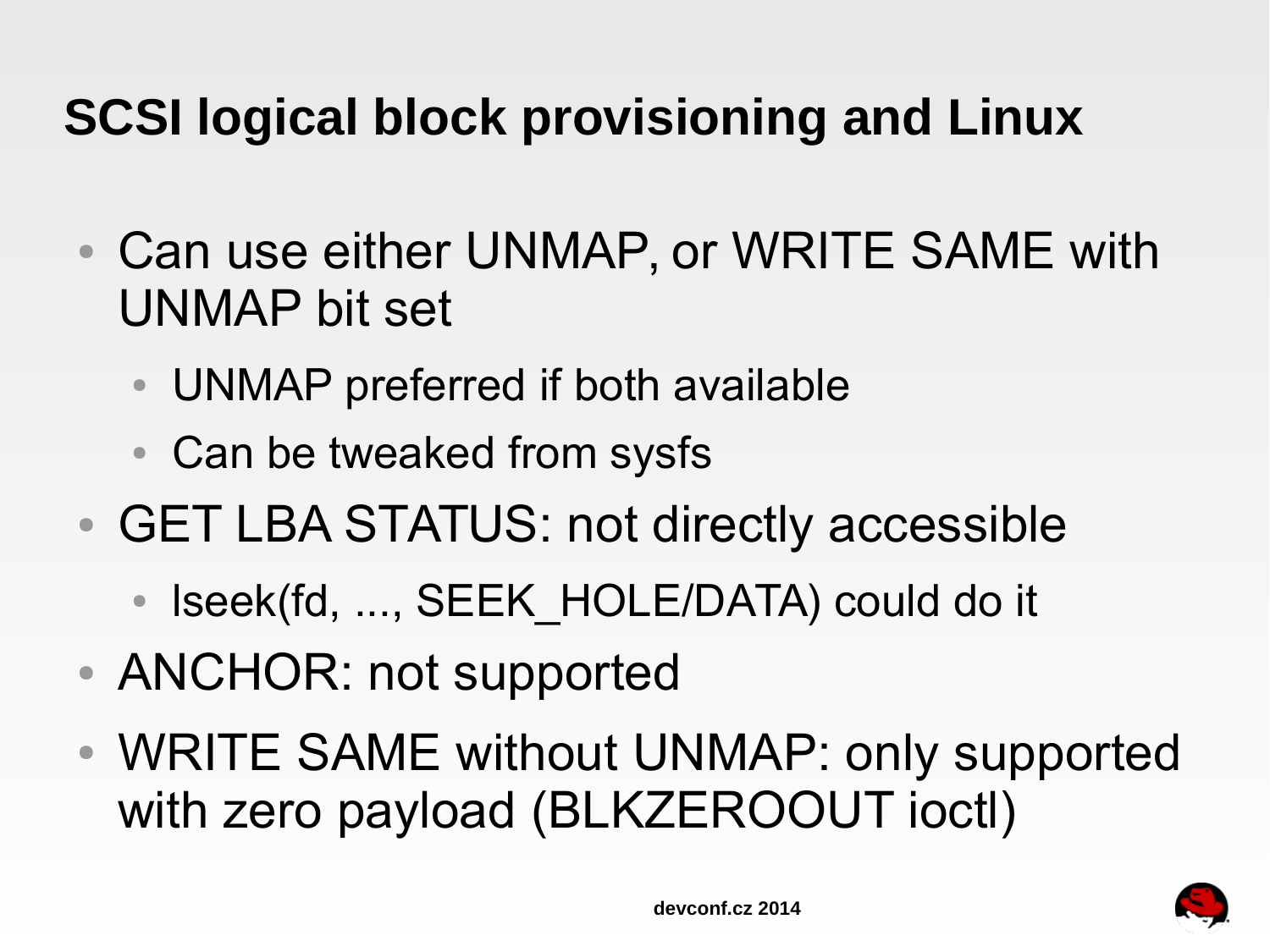## **Guest interface limitations**

- Host will notnecessarily zero discarded sectors
	- LBPRZ must not change when changing storage backend
	- Choice 1: if host cannot discard-and-zero, never discard sectors and just write out zeroes
	- Choice 2: guest must default to LBPRZ=0
- Choice 1 not plausible, kills thin provisioning
- Can still detect WRITE SAME + UNMAP + zero payload and optimize it

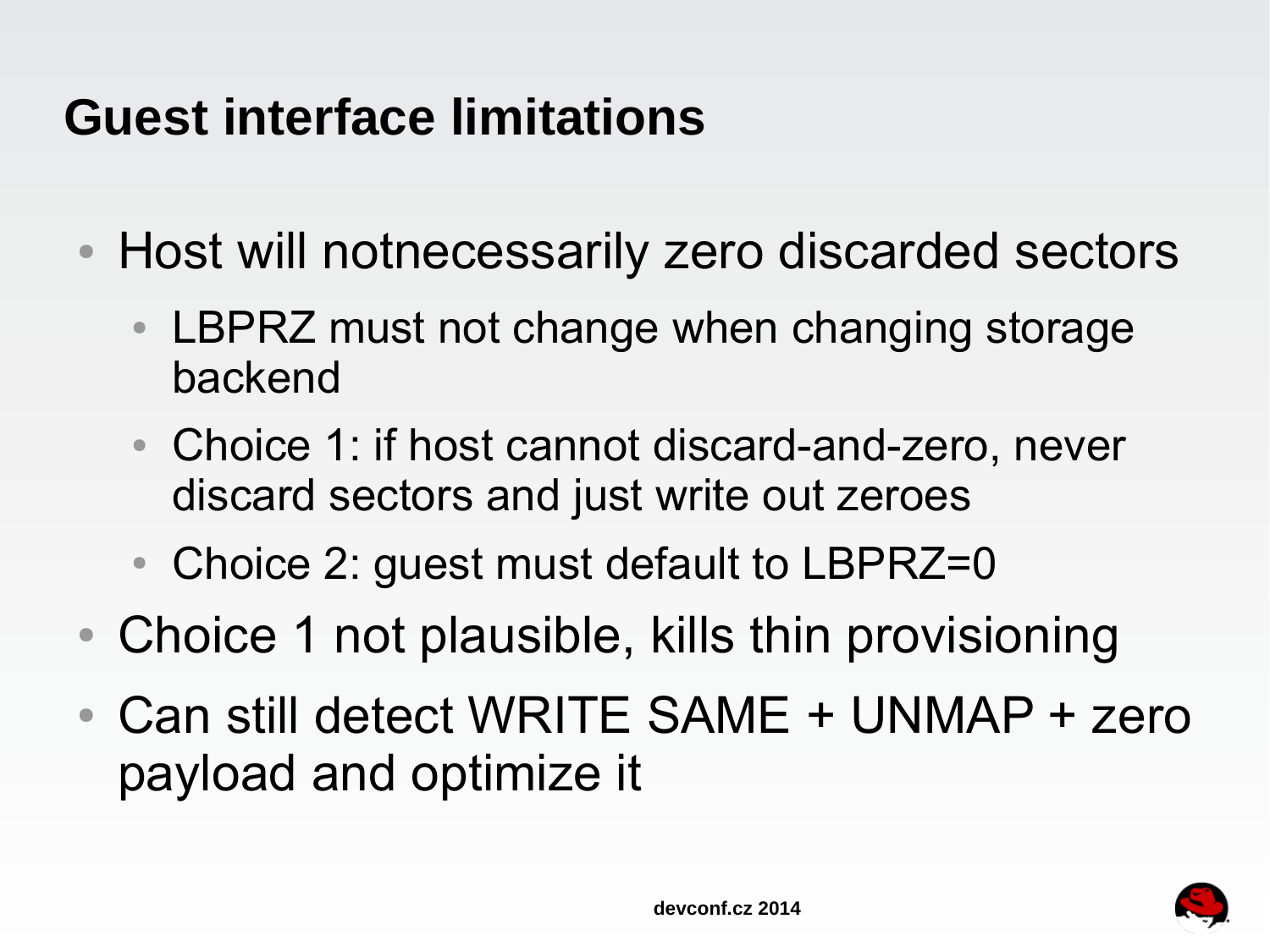## **Guest interface limitations**

- Discard not always desirable
	- May want to keep files preallocated (for performance)
	- Avoid too much fragmentation
- Disable it by default
	- Enable it with QEMU "-drive ...,discard=on" or equivalent libvirt XML
	- SCSI commands will remain available but do nothing
	- Permitted by SCSI spec with LBPRZ=0

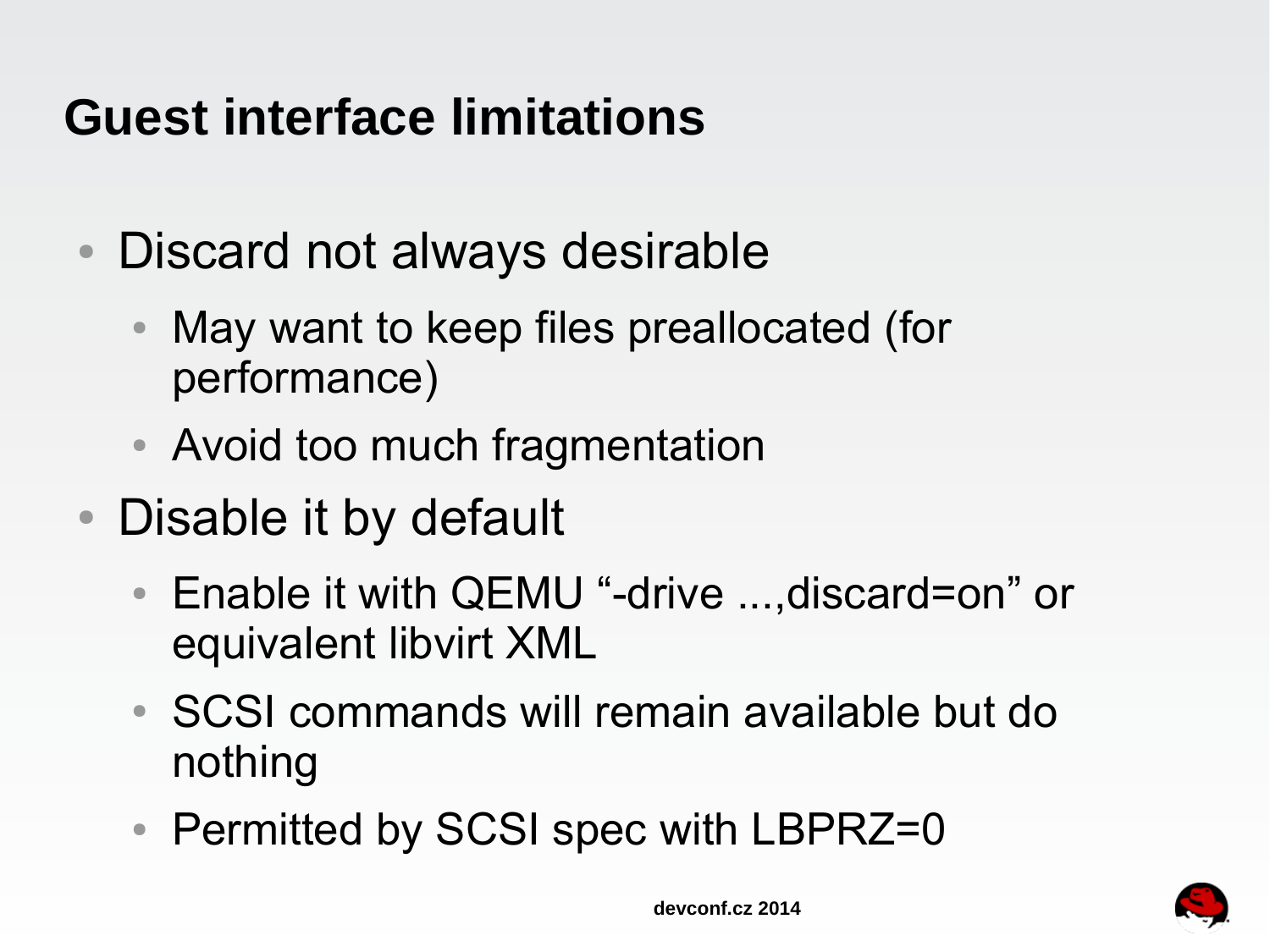### **Layers & APIs**

| <b>Guest</b>   | <b>ATA: Trim</b><br><b>SCSI: Unmap, Write Same, Get Block Status</b>                                       |
|----------------|------------------------------------------------------------------------------------------------------------|
| <b>QEMU</b>    | discard, get block status, write zeroes,<br>get info                                                       |
| <b>Network</b> | Gluster: discard, zerofill<br><b>iSCSI: Unmap, Write Same, Get Block Status,</b><br><b>LBPRZ</b>           |
| Linux          | File system: fallocate, FIEMAP, xfsctl<br>Block device: BLKDISCARD, BLKZEROOUT,<br><b>BLKDISCARDZEROES</b> |
| <b>Storage</b> | ATA: Trim<br>SCSI: Unmap, Write Same, Get Block Status,<br><b>LBPRZ</b>                                    |

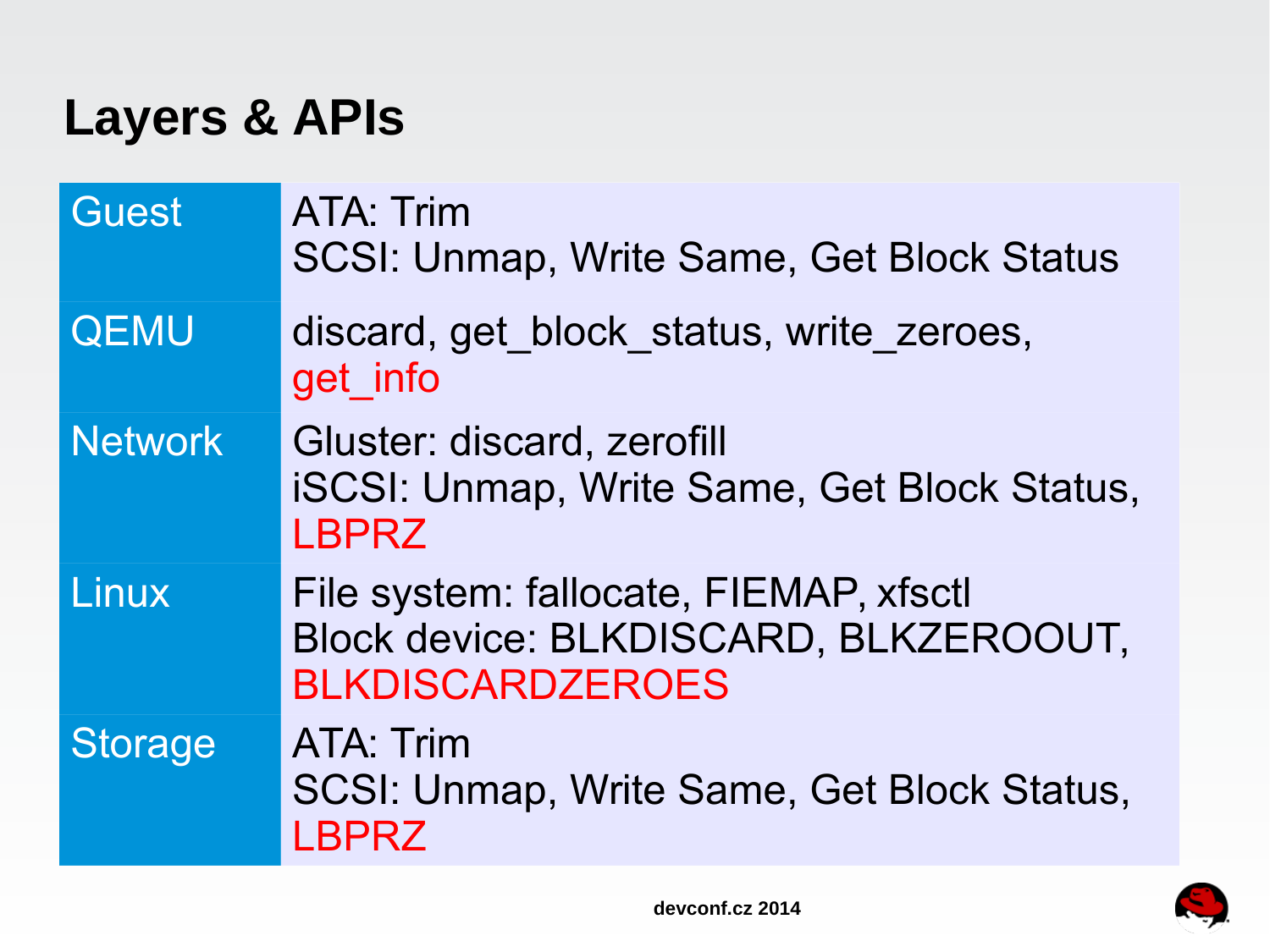### **QEMU APIs: discard**

- Discards a range of sectors (or an aligned subset of it)
- No-op unless the "discard=on" option was passed
- Users: ATA and SCSI emulation

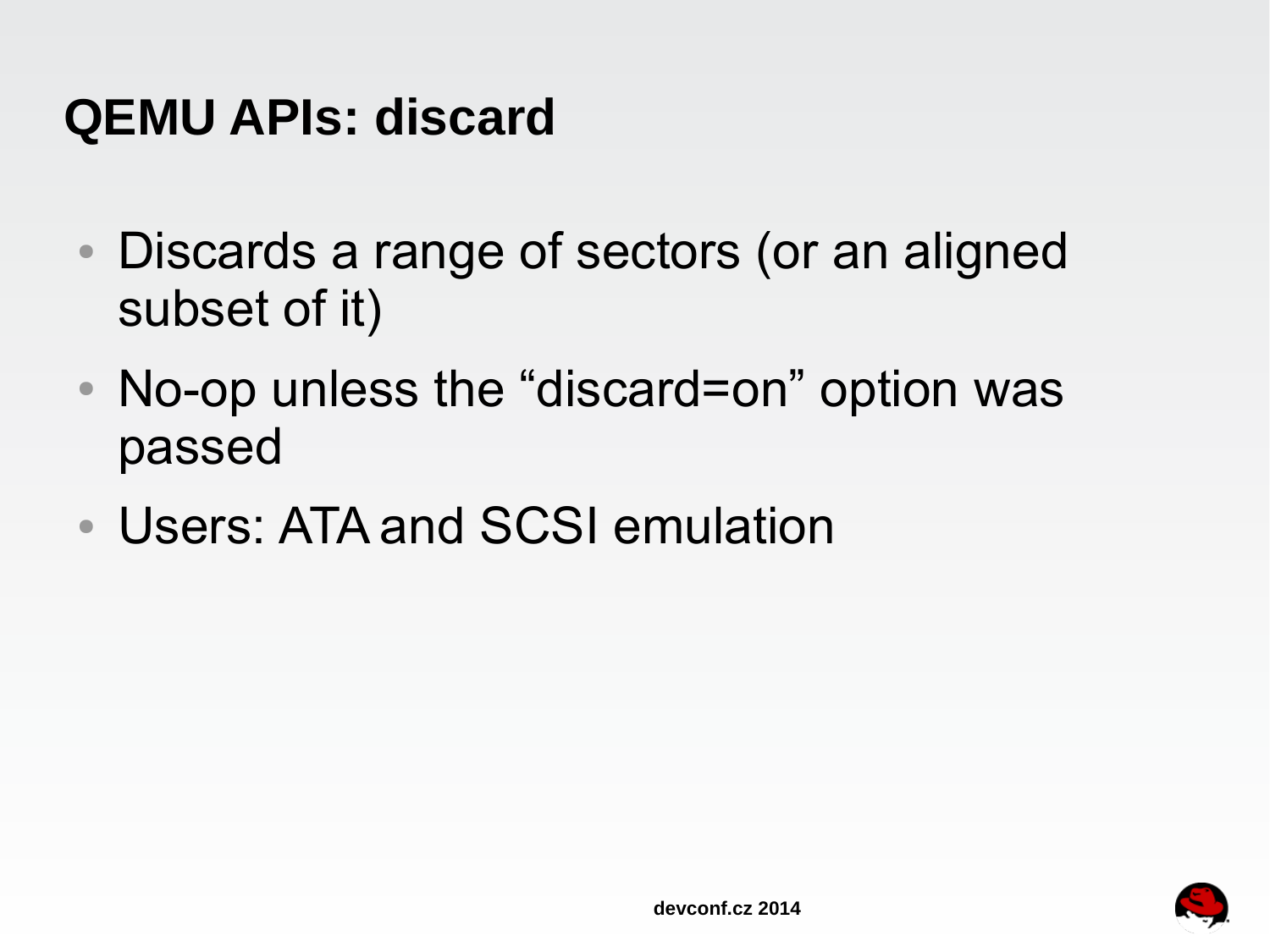### **QEMU APIs: get\_block\_status**

- Return metadata for a group of sectors
	- Are the sectors read from an older snapshot?
	- Are the sectors allocated in the backend?
	- Are the sectors known to be zero?
	- Where is the data stored in the backend?
- More powerful than SCSI Get Block Status
- Users: "gemu-img convert", "gemu-img map", image streaming/mirroring, SCSI emulation (not yet)

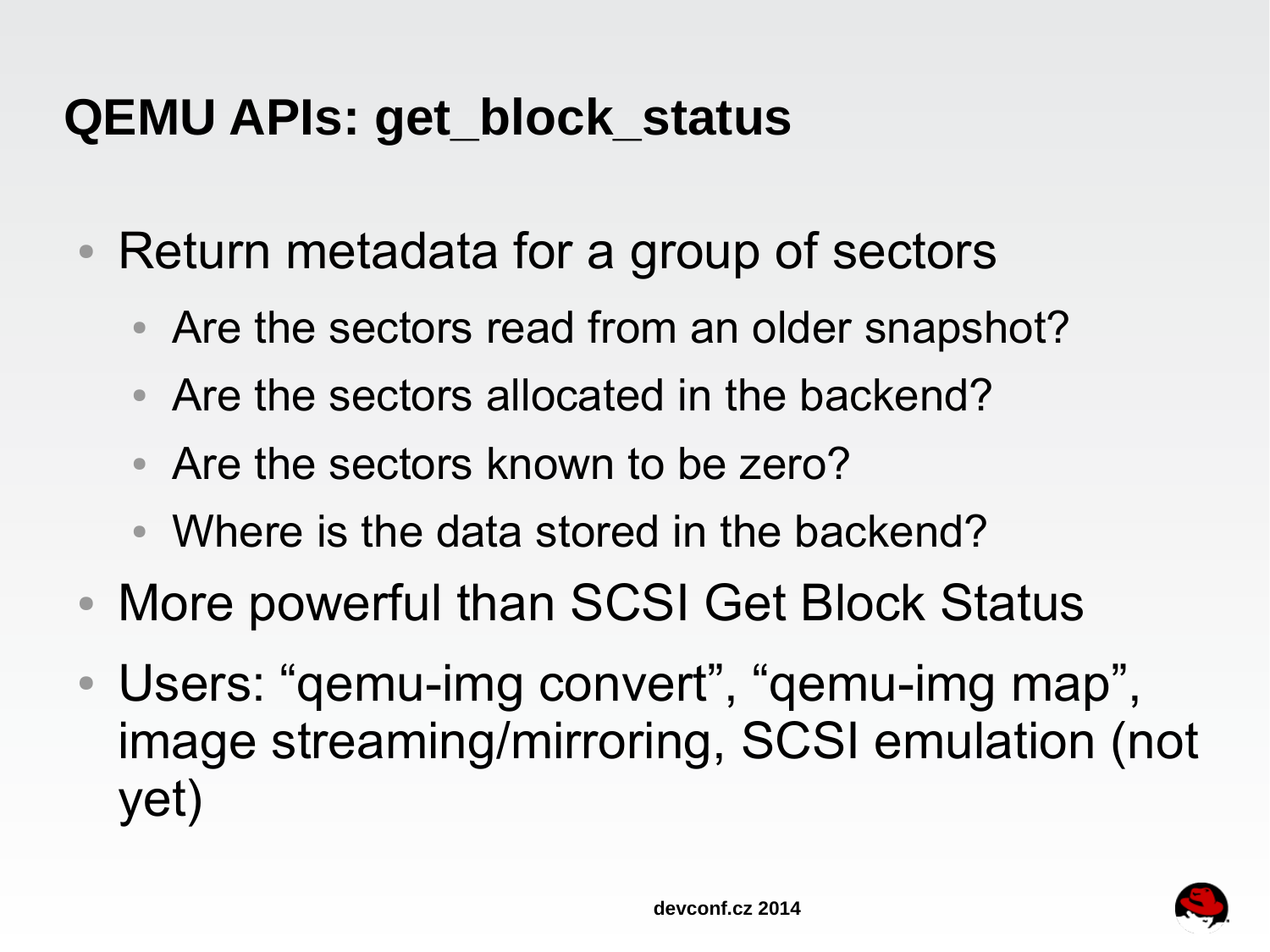#### **QEMU APIs: write\_zeroes**

- Resembles SCSI Write Same with zero payload
- . BDRV O MAY UNMAP flag available
	- Same as SCSI "UNMAP" bit
	- Only matters if discard=on
- Users: "gemu-img convert", SCSI emulation

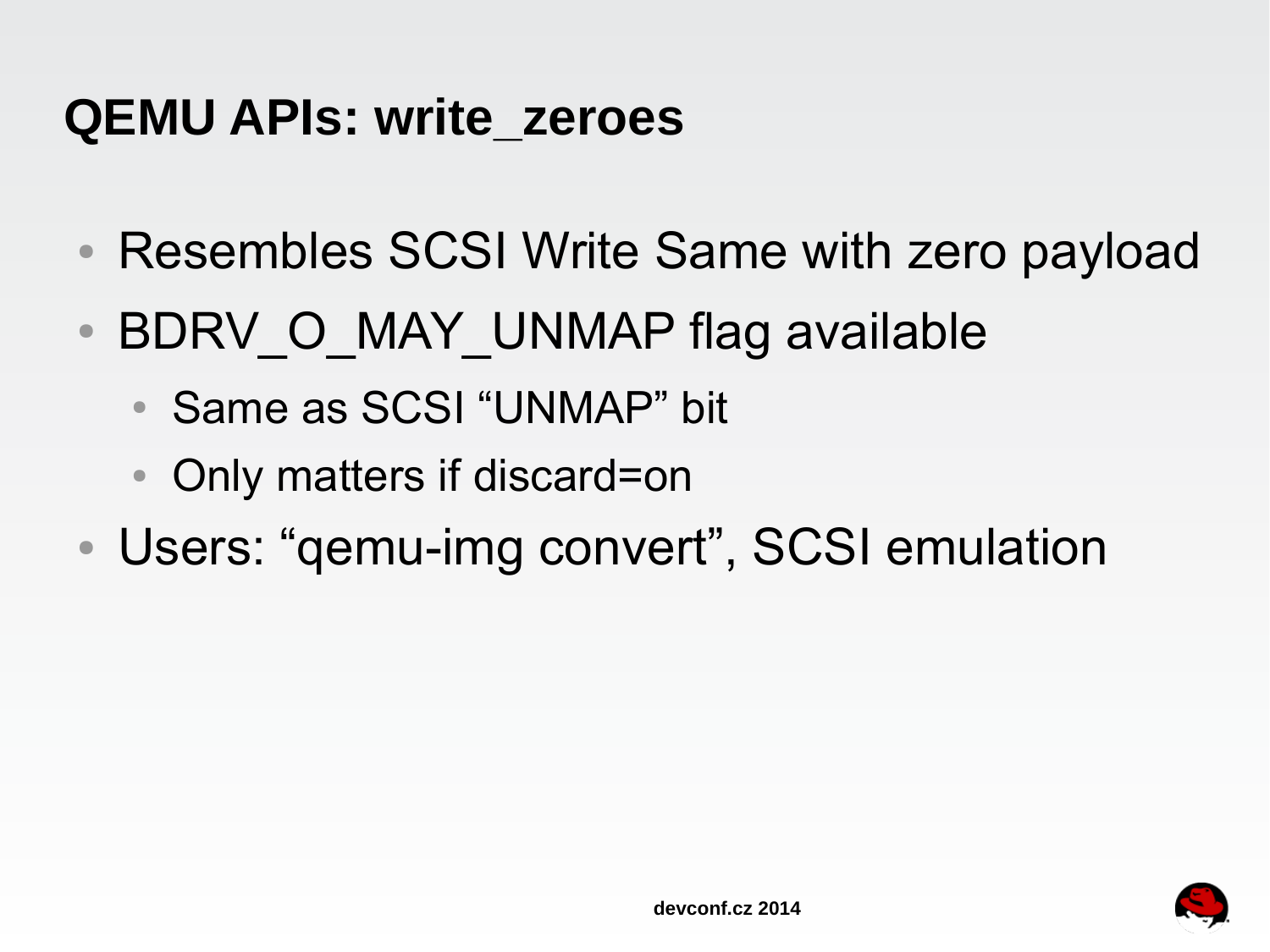## **QEMU APIs: get\_info**

- unallocated blocks are zero
	- "This block is unallocated, do I know it's zero?"
	- Same as LBPRZ
	- Used by generic get block status code
- can write zeroes with unmap
	- "Will write\_zeroes+BDRV\_O\_MAY\_UNMAP try to unmap some blocks?"
	- Same as LPBRZ && LPBWS

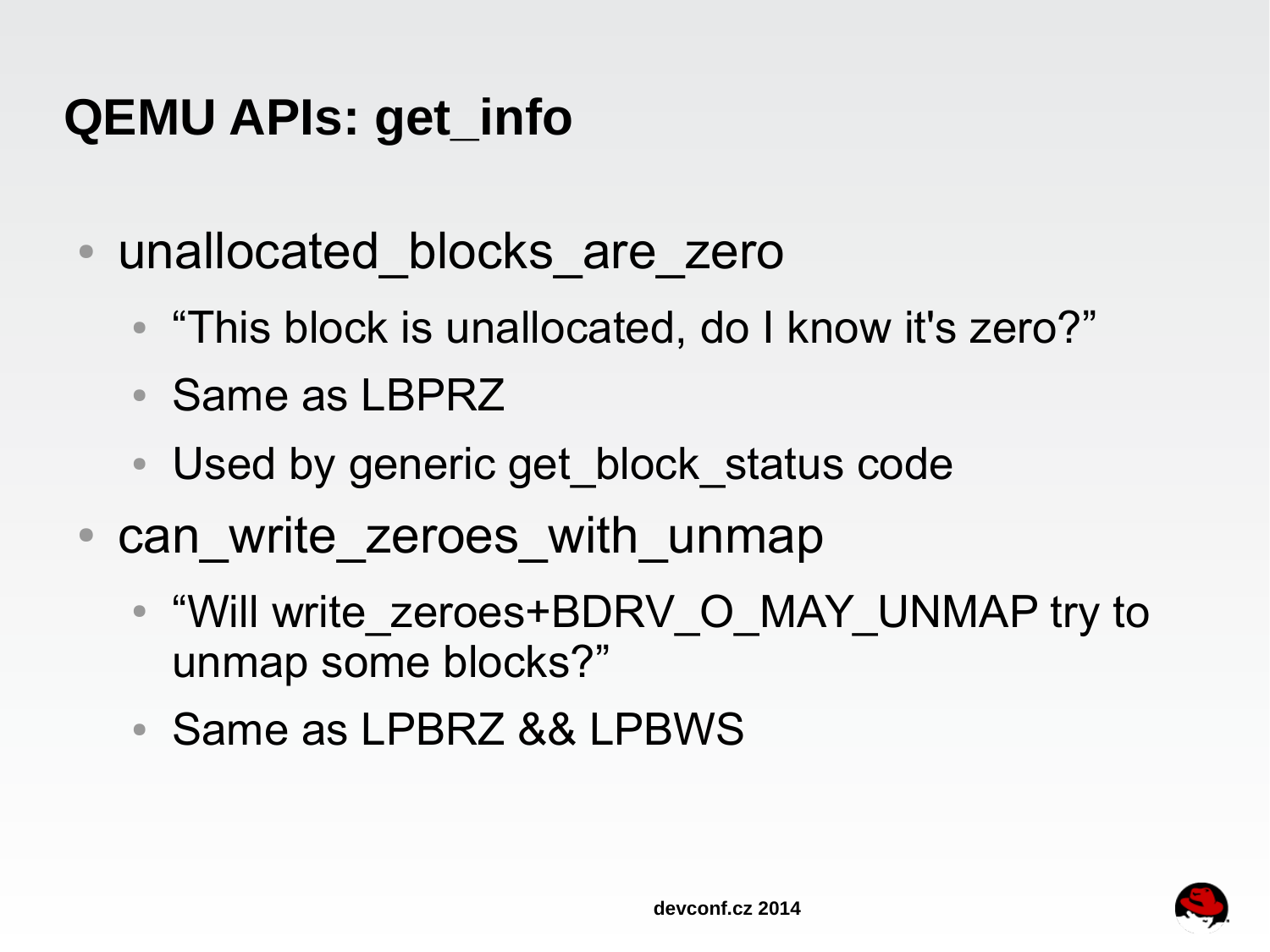#### **Future work**

- Improved tuning of file formats
- More homogeneous functionality for backends
- Better support for preallocation

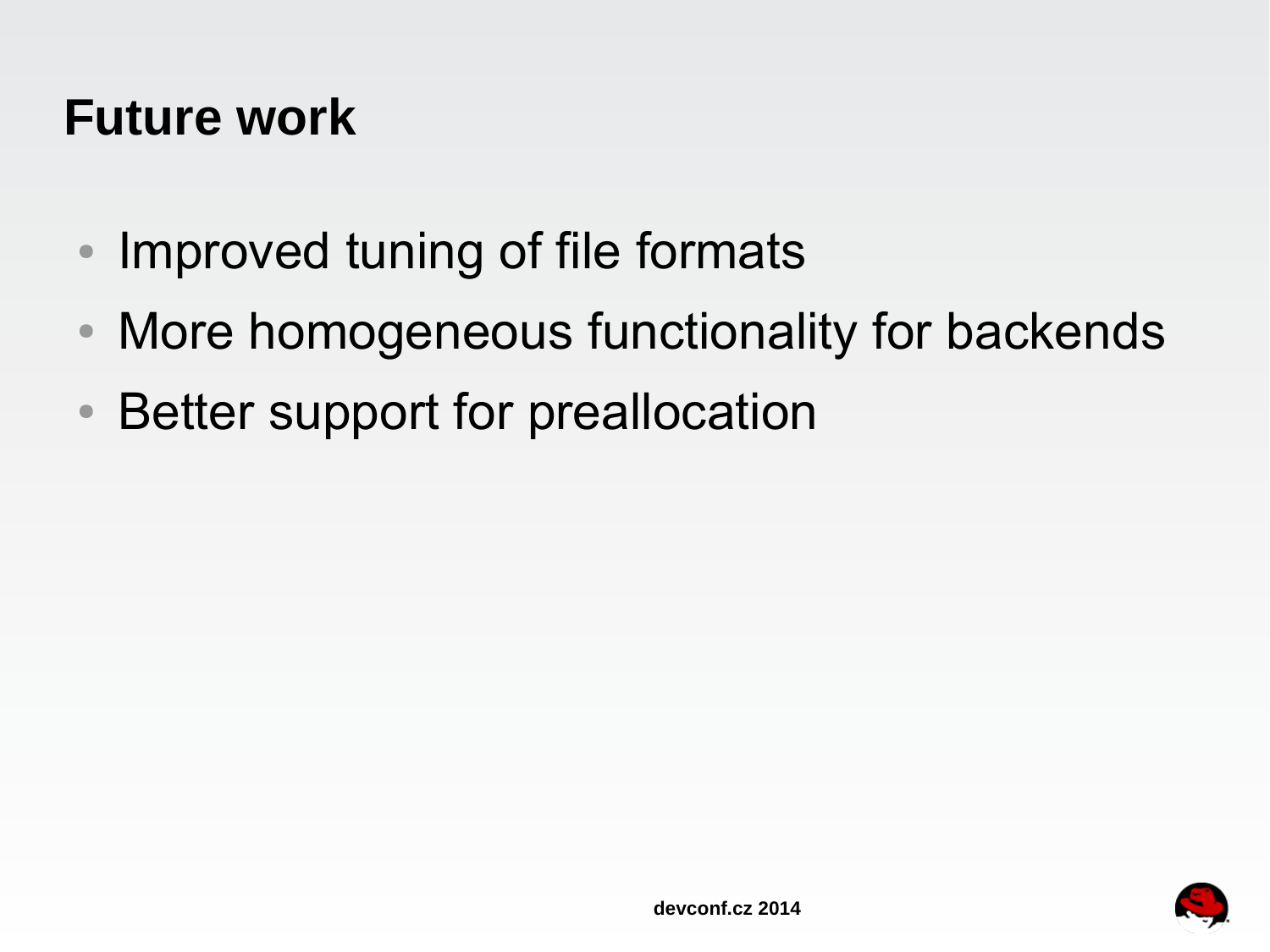### **Tuning of file formats**

• qcow2 currently lets backing file data through after discard







**devconf.cz 2014**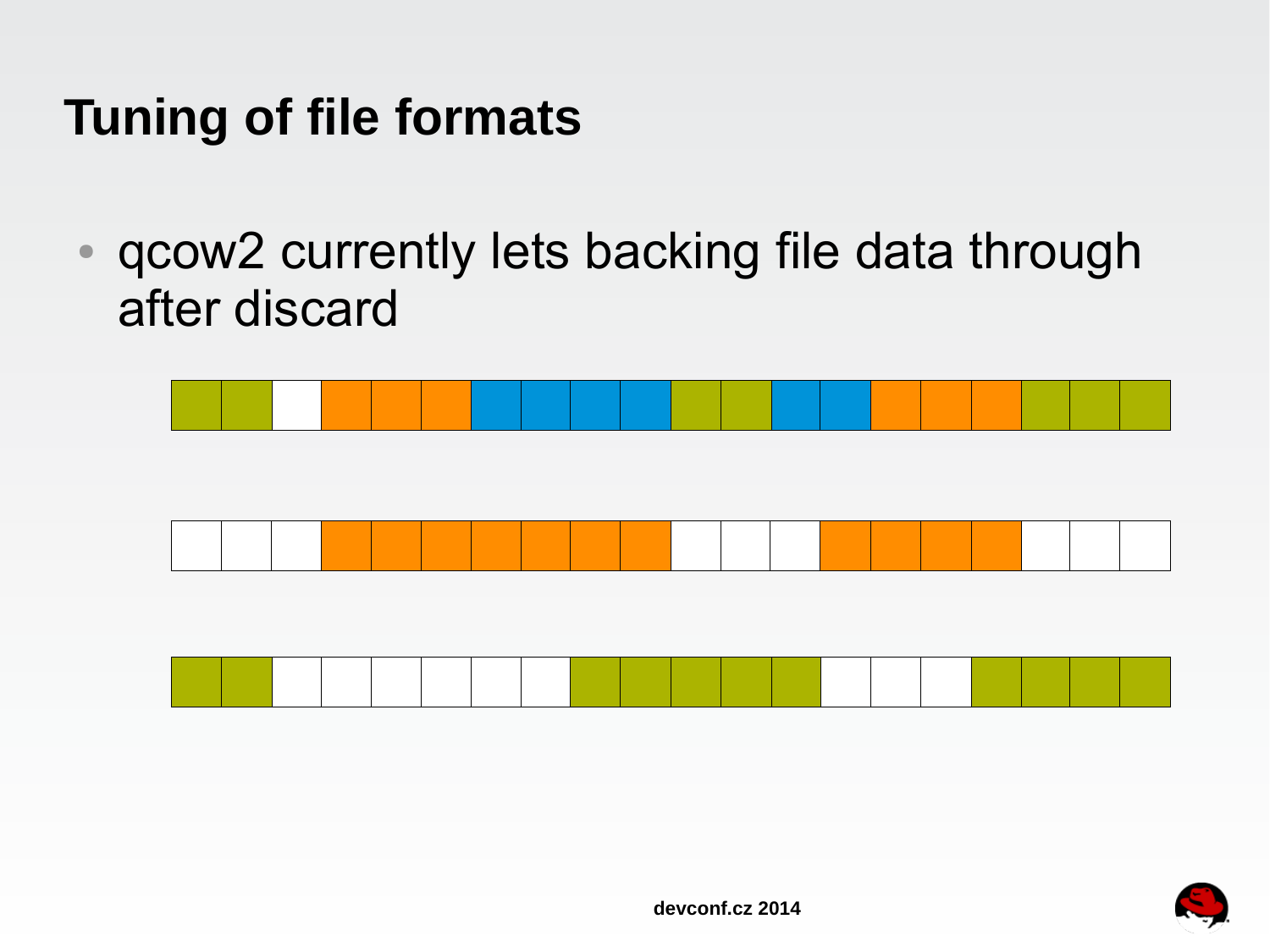## **Homogeneous functionality for backends**

|                     | ext4       | <b>IXFS</b> | <b>Blockdev</b> | <b>LiSCSI</b> | Gluster   |
|---------------------|------------|-------------|-----------------|---------------|-----------|
| <b>Discard</b>      | Yes        | Yes         | Yes             | Yes           | Yes       |
| Write zero          | <b>No</b>  | Yes         | Yes             | Yes           | Yes       |
| Discard+zero        | Yes        | Yes         | Yes             | Yes           | <b>No</b> |
| <b>Get status</b>   | <b>Yes</b> | Yes         | No.             | Yes           | <b>No</b> |
| <b>Fast convert</b> | Yes        | Yes         | Yes             | Yes           | No        |

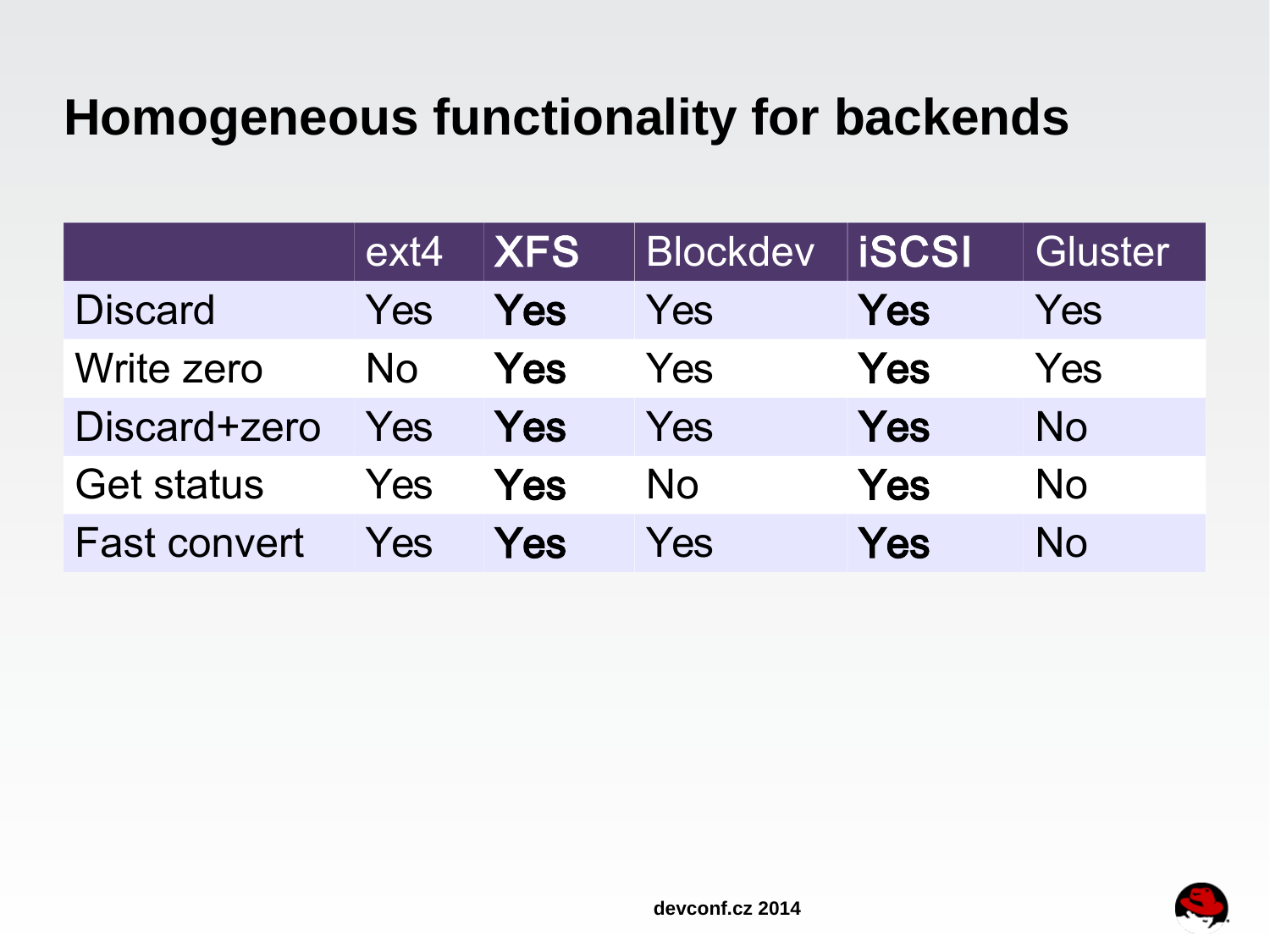## **Better support for preallocation**

- Preallocation avoids performance problem of thin provisioning
- Three types of blocks
	- Deallocated
	- Anchored

**Condisk space**  Block not in use

- Mapped allocated
- Problem: limited support in Linux